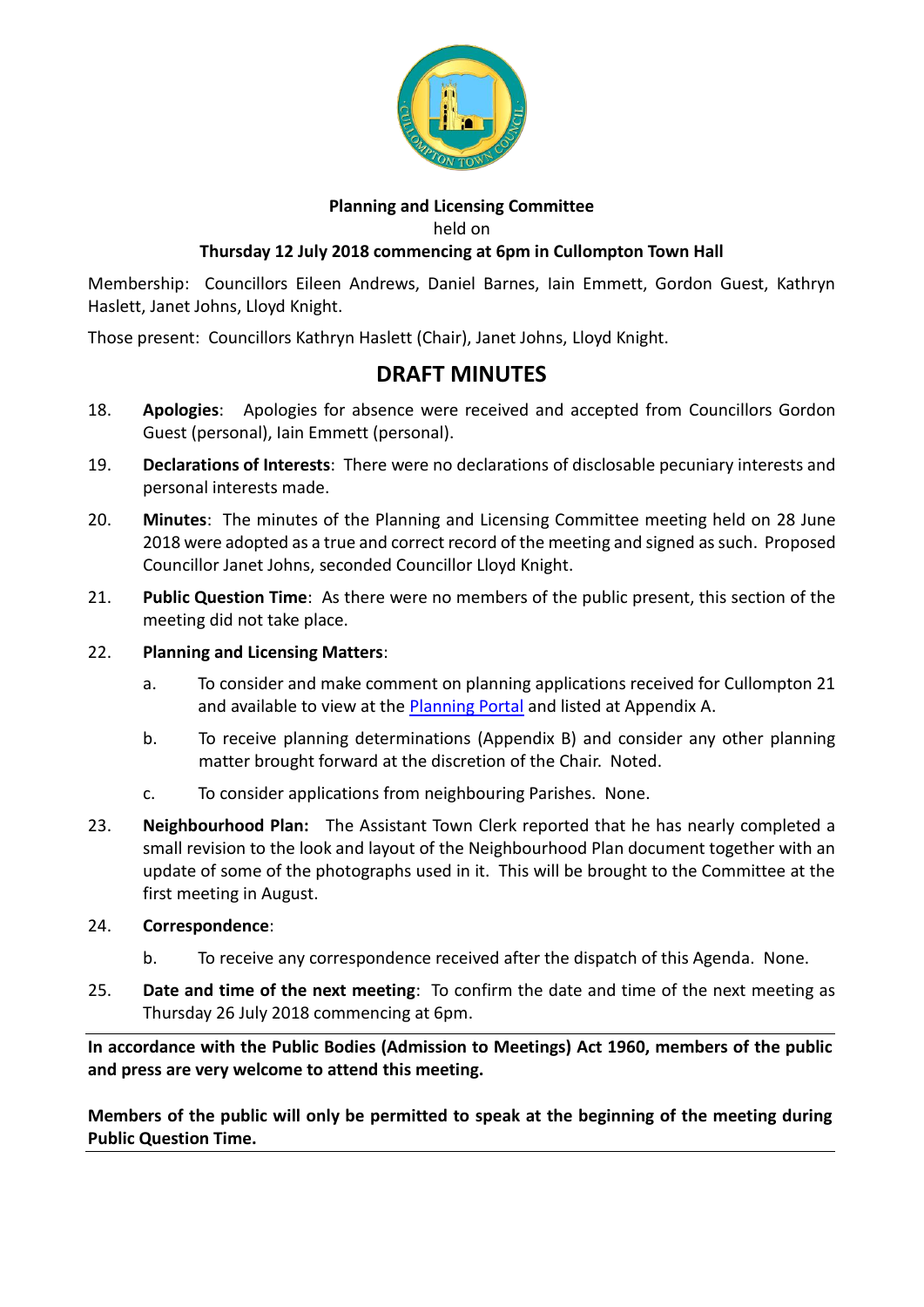#### **PLANNING LIST FOR THE MEETING OF THE PLANNING AND LICENSING COMMITTEE ON 12 JULY 2018**

| Application<br><b>Number</b> | $\ $ Expected $\ $<br><b>Level</b> | Decision Applicant                                                                             | Agent   | <b>Proposal</b>                                                                                                                                                                                      | <b>Cullompton Town Council Comment and</b><br>Recommendation |
|------------------------------|------------------------------------|------------------------------------------------------------------------------------------------|---------|------------------------------------------------------------------------------------------------------------------------------------------------------------------------------------------------------|--------------------------------------------------------------|
| 18/00950/HOUSE DEL           |                                    | Mr P Ladbon,<br>$\vert$ Ostler House, Fore $\vert \vert$<br>Street,<br>Cullompton, EX15<br>1JW | Jackson | Erection of two storey extension at Ostler House,   <br>Miss Naomi Fore Street, Cullompton. Recommend grant<br>permission. Proposed Councillor Kathryn Haslett,<br>Iseconded Councillor Janet Johns. | Recommend grant permission.                                  |